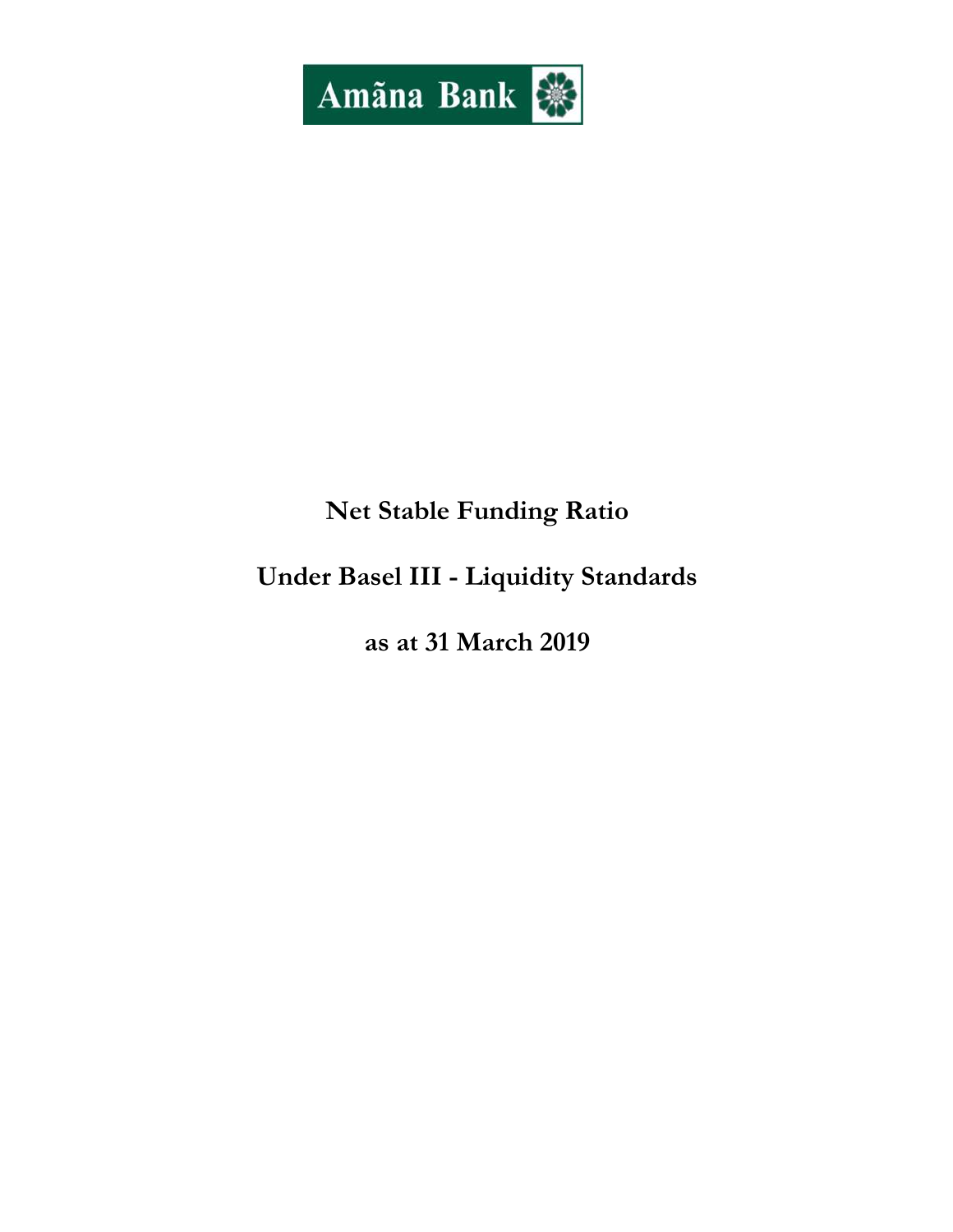

#### 1. Calculation of NSFR

| Web-based<br><b>Return Code</b> | <b>Item</b>                                       | Amount<br><b>Rs.</b> 000 |
|---------------------------------|---------------------------------------------------|--------------------------|
| 32.1.1.0.0.0                    | Total Available Stable Funding                    | 46,180,832               |
| 32.1.2.0.0.0                    | Required Stable Funding - On Balance Sheet Assets | 34,310,491               |
| 32.1.3.0.0.0                    | Required Stable Funding - Off Balance Sheet Items | 520,939                  |
| 32.1.4.0.0.0                    | Total Required Stable Funding                     | 34,831,430               |
| 32.1.5.0.0.0                    | NSFR                                              | 133%                     |
|                                 |                                                   |                          |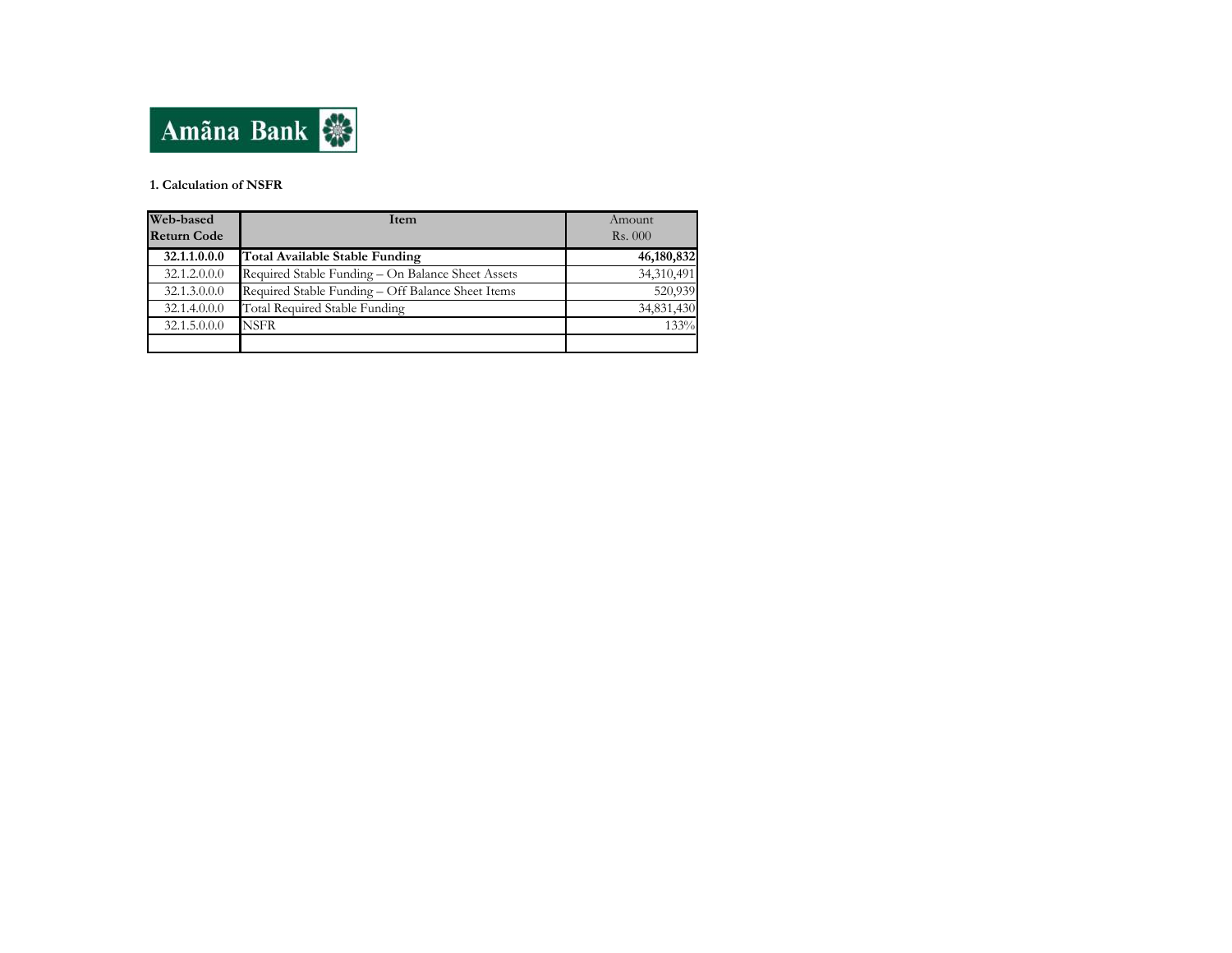

#### 2. Total Available Stable Funding

| Web-based          | Item                                                                    | Unweighted Amount | <b>RSF</b> Factor | Weighted Amount            |
|--------------------|-------------------------------------------------------------------------|-------------------|-------------------|----------------------------|
| <b>Return Code</b> |                                                                         | Rs. 000           |                   | Rs. 000                    |
| 32.2.0.0.0.0       | <b>Total Available Stable Funding</b>                                   |                   |                   | 46,180,832                 |
| 32.2.1.0.0.0       | Liabilities and capital assigned a 100% ASF factor                      |                   |                   | 16,490,889                 |
| 32.2.1.1.0.0       | Total regulatory capital before capital deductions                      | 10,799,193        | 100%              | 10,799,193                 |
|                    | (excluding Tier 2 instruments with residual maturity of less            |                   |                   |                            |
|                    | than one year)                                                          |                   |                   |                            |
| 32.2.1.2.0.0       | Any other capital instrument with effective residual                    |                   | 100%              |                            |
|                    | maturity of one year or more                                            |                   |                   |                            |
| 32.2.1.3.0.0       | Secured and unsecured borrowings and liabilities with                   |                   |                   | 5,691,696                  |
|                    | effective residual maturities of one year or more                       |                   |                   |                            |
| 32.2.1.3.1.0       | Deferred tax liabilities                                                | 221,537           | 100%              | 221,537                    |
| 32.2.1.3.2.0       | Minority interest                                                       |                   | 100%              |                            |
| 32.2.1.3.3.0       | Other liabilities                                                       | 5,470,159         | 100%              | 5,470,159                  |
| 32.2.2.0.0.0       | Liabilities assigned a 90% ASF factor                                   |                   |                   | 28,227,441                 |
| 32.2.2.1.0.0       | Non-maturity (demand) deposits and term deposits with                   |                   | 90%               | 28,227,441                 |
|                    | residual maturity of less than one year provided by retail              |                   |                   |                            |
|                    | and small business customers                                            |                   |                   |                            |
| 32.2.3.0.0.0       | Liabilities assigned a 50% ASF factor                                   |                   |                   | 1,462,503                  |
| 32.2.3.1.0.0       | Funding with residual maturity of less than one year                    | $\theta$          | 50%               |                            |
|                    | provided by non-financial corporate customers                           |                   |                   |                            |
| 32.2.3.2.0.0       | Operational deposits                                                    |                   | 50%               |                            |
| 32.2.3.3.0.0       | Funding with residual maturity of less than one year from               | $\overline{0}$    | 50%               |                            |
|                    | sovereigns, Public Sector Entities (PSEs), and Multilateral             |                   |                   |                            |
|                    | Development Banks (MDBs)                                                |                   |                   |                            |
| 32.2.3.4.0.0       | Other funding with residual maturity between six months                 |                   |                   | 1,462,503                  |
|                    | and less than one year not included in the above categories             |                   |                   |                            |
|                    |                                                                         |                   |                   |                            |
| 32.2.3.4.1.0       | Deferred tax liabilities                                                | $\overline{0}$    | 50%               |                            |
| 32.2.3.4.2.0       | Minority interest                                                       |                   | 50%               |                            |
| 32.2.3.4.3.0       | Other liabilities                                                       | 2,925,006         | 50%               | 1,462,503                  |
| 32.2.4.0.0.0       | Liabilities assigned a 0% ASF factor                                    |                   |                   |                            |
| 32.2.4.1.0.0       | All other liabilities and equity not included in the above              | $\theta$          | $0\%$             |                            |
|                    | categories                                                              |                   |                   |                            |
| 32.2.4.2.0.0       | Other liabilities without a stated maturity<br>Deferred tax liabilities |                   |                   | $\overline{0}$<br>$\Omega$ |
| 32.2.4.2.1.0       |                                                                         | $\theta$          | $0\%$             |                            |
| 32.2.4.2.2.0       | Minority interest                                                       |                   | $0\%$             | $\theta$                   |
| 32.2.4.2.3.0       | Other liabilities                                                       | 3,627,212         | $0\%$             | $\theta$                   |
| 32.2.4.3.0.0       | NSFR derivative liabilities net of derivative assets (if NSFR           | 7,069,021         | $0\%$             |                            |
|                    | derivative liabilities are greater than NSFR derivative                 |                   |                   |                            |
|                    | assets)                                                                 |                   |                   |                            |
| 32.2.4.4.0.0       | "Trade date" payables arising from purchases of financial               |                   | $0\%$             |                            |
|                    | instruments, foreign currencies and commodities                         |                   |                   |                            |
|                    |                                                                         |                   |                   |                            |
|                    |                                                                         |                   |                   |                            |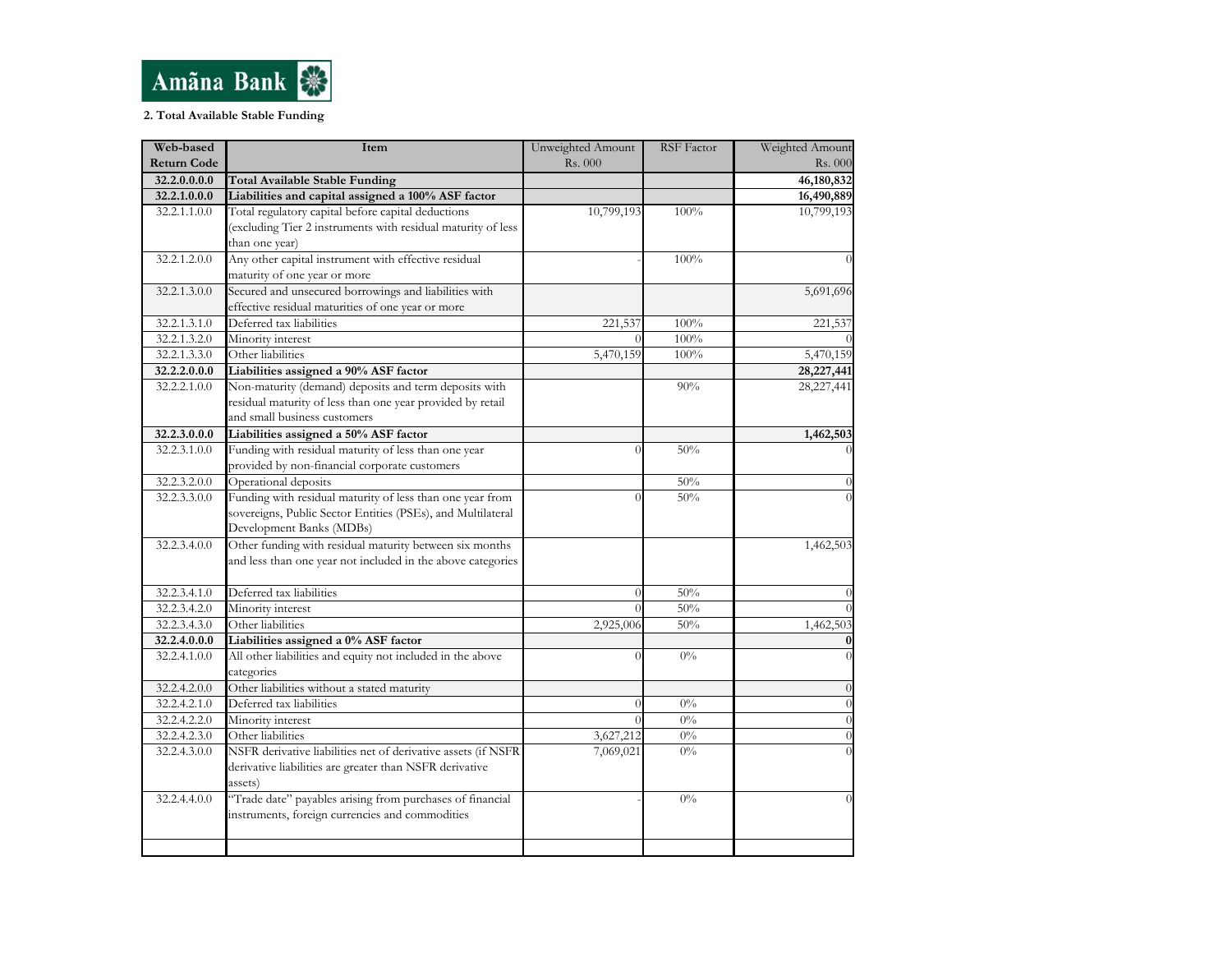

### 3. Required Stable Funding – On Balance Sheet Assets

| Required Stable Funding - On Balance Sheet Assets<br>34,310,491<br>32.3.0.0.0.0<br>32.3.1.0.0.0<br>Assets assigned a 0% RSF factor<br>Cash in hand<br>32.3.1.1.0.0<br>1,475,116<br>$0\%$<br>Central bank reserves (Statutory Reserve Ratio (SRR)<br>3,873,182<br>$0\%$<br>32.3.1.2.0.0<br>including excess SRR)<br>All claims on central banks with residual maturities of less<br>32.3.1.3.0.0<br>$0\%$<br>than six months<br>"Trade date" receivables arising from sales of financial<br>32.3.1.4.0.0<br>$0\%$<br>instruments, foreign currencies and commodities<br>32.3.2.0.0.0<br>Assets assigned a 5% RSF factor<br>Unencumbered Level 1 assets<br>32.3.2.1.0.0<br>32.3.2.1.1.0<br>Qualifying marketable securities<br>Issued by sovereigns<br>$5\%$<br>32.3.2.1.1.1<br>Guaranteed by sovereigns<br>$5\%$<br>32.3.2.1.1.2<br>Issued or guaranteed by central banks<br>$5\%$<br>32.3.2.1.1.3<br>Issued or guaranteed by BIS, IMF, ECB and European<br>$5\%$<br>32.3.2.1.1.4<br>Community or eligible MDBs<br>20% of derivative liabilities<br>32.3.2.1.1.5<br>$5\%$<br>32.3.3.0.0.0<br>Assets assigned a 10% RSF factor<br>Unencumbered loans to financial institutions with residual<br>32.3.3.1.0.0<br>10%<br>maturities of less than six months<br>32.3.4.0.0.0<br>Assets assigned a 15% RSF factor<br>Unencumbered Level 2A assets<br>32.3.4.1.0.0<br>Qualifying marketable securities<br>32.3.4.1.1.0<br>Issued or guaranteed by sovereigns<br>32.3.4.1.1.1<br>15%<br>Issued or guaranteed by central banks<br>15%<br>32.3.4.1.1.2<br>Issued or guaranteed by PSEs<br>15%<br>32.3.4.1.1.3<br>Issued or guaranteed by MDBs<br>$32.3.4.1.1.\overline{4}$<br>15%<br>Qualifying non-financial corporate debt securities<br>15%<br>32.3.4.1.2.0<br>(including commercial paper and promissory notes) and<br>covered bonds<br>Qualifying investments in gilt unit trust backed by<br>15%<br>32.3.4.1.3.0<br>Government of Sri Lanka (GOSL) securities<br>All other unencumbered loans to financial institutions with<br>32.3.4.2.0.0<br>15% | Web-based<br><b>Return Code</b> | <b>Item</b>                                 | Unweighted Amount<br>Rs. 000 | <b>RSF</b> Factor | Weighted Amount<br>Rs. 000 |
|-------------------------------------------------------------------------------------------------------------------------------------------------------------------------------------------------------------------------------------------------------------------------------------------------------------------------------------------------------------------------------------------------------------------------------------------------------------------------------------------------------------------------------------------------------------------------------------------------------------------------------------------------------------------------------------------------------------------------------------------------------------------------------------------------------------------------------------------------------------------------------------------------------------------------------------------------------------------------------------------------------------------------------------------------------------------------------------------------------------------------------------------------------------------------------------------------------------------------------------------------------------------------------------------------------------------------------------------------------------------------------------------------------------------------------------------------------------------------------------------------------------------------------------------------------------------------------------------------------------------------------------------------------------------------------------------------------------------------------------------------------------------------------------------------------------------------------------------------------------------------------------------------------------------------------------------------------------------------------------------------------------------------------------------------|---------------------------------|---------------------------------------------|------------------------------|-------------------|----------------------------|
|                                                                                                                                                                                                                                                                                                                                                                                                                                                                                                                                                                                                                                                                                                                                                                                                                                                                                                                                                                                                                                                                                                                                                                                                                                                                                                                                                                                                                                                                                                                                                                                                                                                                                                                                                                                                                                                                                                                                                                                                                                                 |                                 |                                             |                              |                   |                            |
|                                                                                                                                                                                                                                                                                                                                                                                                                                                                                                                                                                                                                                                                                                                                                                                                                                                                                                                                                                                                                                                                                                                                                                                                                                                                                                                                                                                                                                                                                                                                                                                                                                                                                                                                                                                                                                                                                                                                                                                                                                                 |                                 |                                             |                              |                   |                            |
|                                                                                                                                                                                                                                                                                                                                                                                                                                                                                                                                                                                                                                                                                                                                                                                                                                                                                                                                                                                                                                                                                                                                                                                                                                                                                                                                                                                                                                                                                                                                                                                                                                                                                                                                                                                                                                                                                                                                                                                                                                                 |                                 |                                             |                              |                   |                            |
|                                                                                                                                                                                                                                                                                                                                                                                                                                                                                                                                                                                                                                                                                                                                                                                                                                                                                                                                                                                                                                                                                                                                                                                                                                                                                                                                                                                                                                                                                                                                                                                                                                                                                                                                                                                                                                                                                                                                                                                                                                                 |                                 |                                             |                              |                   | $\bf{0}$                   |
|                                                                                                                                                                                                                                                                                                                                                                                                                                                                                                                                                                                                                                                                                                                                                                                                                                                                                                                                                                                                                                                                                                                                                                                                                                                                                                                                                                                                                                                                                                                                                                                                                                                                                                                                                                                                                                                                                                                                                                                                                                                 |                                 |                                             |                              |                   |                            |
|                                                                                                                                                                                                                                                                                                                                                                                                                                                                                                                                                                                                                                                                                                                                                                                                                                                                                                                                                                                                                                                                                                                                                                                                                                                                                                                                                                                                                                                                                                                                                                                                                                                                                                                                                                                                                                                                                                                                                                                                                                                 |                                 |                                             |                              |                   |                            |
|                                                                                                                                                                                                                                                                                                                                                                                                                                                                                                                                                                                                                                                                                                                                                                                                                                                                                                                                                                                                                                                                                                                                                                                                                                                                                                                                                                                                                                                                                                                                                                                                                                                                                                                                                                                                                                                                                                                                                                                                                                                 |                                 |                                             |                              |                   |                            |
|                                                                                                                                                                                                                                                                                                                                                                                                                                                                                                                                                                                                                                                                                                                                                                                                                                                                                                                                                                                                                                                                                                                                                                                                                                                                                                                                                                                                                                                                                                                                                                                                                                                                                                                                                                                                                                                                                                                                                                                                                                                 |                                 |                                             |                              |                   | 0                          |
|                                                                                                                                                                                                                                                                                                                                                                                                                                                                                                                                                                                                                                                                                                                                                                                                                                                                                                                                                                                                                                                                                                                                                                                                                                                                                                                                                                                                                                                                                                                                                                                                                                                                                                                                                                                                                                                                                                                                                                                                                                                 |                                 |                                             |                              |                   | $\theta$                   |
|                                                                                                                                                                                                                                                                                                                                                                                                                                                                                                                                                                                                                                                                                                                                                                                                                                                                                                                                                                                                                                                                                                                                                                                                                                                                                                                                                                                                                                                                                                                                                                                                                                                                                                                                                                                                                                                                                                                                                                                                                                                 |                                 |                                             |                              |                   | $\theta$                   |
|                                                                                                                                                                                                                                                                                                                                                                                                                                                                                                                                                                                                                                                                                                                                                                                                                                                                                                                                                                                                                                                                                                                                                                                                                                                                                                                                                                                                                                                                                                                                                                                                                                                                                                                                                                                                                                                                                                                                                                                                                                                 |                                 |                                             |                              |                   | $\theta$                   |
|                                                                                                                                                                                                                                                                                                                                                                                                                                                                                                                                                                                                                                                                                                                                                                                                                                                                                                                                                                                                                                                                                                                                                                                                                                                                                                                                                                                                                                                                                                                                                                                                                                                                                                                                                                                                                                                                                                                                                                                                                                                 |                                 |                                             |                              |                   | $\theta$                   |
|                                                                                                                                                                                                                                                                                                                                                                                                                                                                                                                                                                                                                                                                                                                                                                                                                                                                                                                                                                                                                                                                                                                                                                                                                                                                                                                                                                                                                                                                                                                                                                                                                                                                                                                                                                                                                                                                                                                                                                                                                                                 |                                 |                                             |                              |                   | $\theta$                   |
|                                                                                                                                                                                                                                                                                                                                                                                                                                                                                                                                                                                                                                                                                                                                                                                                                                                                                                                                                                                                                                                                                                                                                                                                                                                                                                                                                                                                                                                                                                                                                                                                                                                                                                                                                                                                                                                                                                                                                                                                                                                 |                                 |                                             |                              |                   |                            |
|                                                                                                                                                                                                                                                                                                                                                                                                                                                                                                                                                                                                                                                                                                                                                                                                                                                                                                                                                                                                                                                                                                                                                                                                                                                                                                                                                                                                                                                                                                                                                                                                                                                                                                                                                                                                                                                                                                                                                                                                                                                 |                                 |                                             |                              |                   |                            |
|                                                                                                                                                                                                                                                                                                                                                                                                                                                                                                                                                                                                                                                                                                                                                                                                                                                                                                                                                                                                                                                                                                                                                                                                                                                                                                                                                                                                                                                                                                                                                                                                                                                                                                                                                                                                                                                                                                                                                                                                                                                 |                                 |                                             |                              |                   | $\theta$                   |
|                                                                                                                                                                                                                                                                                                                                                                                                                                                                                                                                                                                                                                                                                                                                                                                                                                                                                                                                                                                                                                                                                                                                                                                                                                                                                                                                                                                                                                                                                                                                                                                                                                                                                                                                                                                                                                                                                                                                                                                                                                                 |                                 |                                             |                              |                   | $\theta$                   |
|                                                                                                                                                                                                                                                                                                                                                                                                                                                                                                                                                                                                                                                                                                                                                                                                                                                                                                                                                                                                                                                                                                                                                                                                                                                                                                                                                                                                                                                                                                                                                                                                                                                                                                                                                                                                                                                                                                                                                                                                                                                 |                                 |                                             |                              |                   |                            |
|                                                                                                                                                                                                                                                                                                                                                                                                                                                                                                                                                                                                                                                                                                                                                                                                                                                                                                                                                                                                                                                                                                                                                                                                                                                                                                                                                                                                                                                                                                                                                                                                                                                                                                                                                                                                                                                                                                                                                                                                                                                 |                                 |                                             |                              |                   |                            |
|                                                                                                                                                                                                                                                                                                                                                                                                                                                                                                                                                                                                                                                                                                                                                                                                                                                                                                                                                                                                                                                                                                                                                                                                                                                                                                                                                                                                                                                                                                                                                                                                                                                                                                                                                                                                                                                                                                                                                                                                                                                 |                                 |                                             |                              |                   | 0                          |
|                                                                                                                                                                                                                                                                                                                                                                                                                                                                                                                                                                                                                                                                                                                                                                                                                                                                                                                                                                                                                                                                                                                                                                                                                                                                                                                                                                                                                                                                                                                                                                                                                                                                                                                                                                                                                                                                                                                                                                                                                                                 |                                 |                                             |                              |                   |                            |
|                                                                                                                                                                                                                                                                                                                                                                                                                                                                                                                                                                                                                                                                                                                                                                                                                                                                                                                                                                                                                                                                                                                                                                                                                                                                                                                                                                                                                                                                                                                                                                                                                                                                                                                                                                                                                                                                                                                                                                                                                                                 |                                 |                                             |                              |                   |                            |
|                                                                                                                                                                                                                                                                                                                                                                                                                                                                                                                                                                                                                                                                                                                                                                                                                                                                                                                                                                                                                                                                                                                                                                                                                                                                                                                                                                                                                                                                                                                                                                                                                                                                                                                                                                                                                                                                                                                                                                                                                                                 |                                 |                                             |                              |                   |                            |
|                                                                                                                                                                                                                                                                                                                                                                                                                                                                                                                                                                                                                                                                                                                                                                                                                                                                                                                                                                                                                                                                                                                                                                                                                                                                                                                                                                                                                                                                                                                                                                                                                                                                                                                                                                                                                                                                                                                                                                                                                                                 |                                 |                                             |                              |                   | $\Omega$                   |
|                                                                                                                                                                                                                                                                                                                                                                                                                                                                                                                                                                                                                                                                                                                                                                                                                                                                                                                                                                                                                                                                                                                                                                                                                                                                                                                                                                                                                                                                                                                                                                                                                                                                                                                                                                                                                                                                                                                                                                                                                                                 |                                 |                                             |                              |                   | $\Omega$                   |
|                                                                                                                                                                                                                                                                                                                                                                                                                                                                                                                                                                                                                                                                                                                                                                                                                                                                                                                                                                                                                                                                                                                                                                                                                                                                                                                                                                                                                                                                                                                                                                                                                                                                                                                                                                                                                                                                                                                                                                                                                                                 |                                 |                                             |                              |                   |                            |
|                                                                                                                                                                                                                                                                                                                                                                                                                                                                                                                                                                                                                                                                                                                                                                                                                                                                                                                                                                                                                                                                                                                                                                                                                                                                                                                                                                                                                                                                                                                                                                                                                                                                                                                                                                                                                                                                                                                                                                                                                                                 |                                 |                                             |                              |                   |                            |
|                                                                                                                                                                                                                                                                                                                                                                                                                                                                                                                                                                                                                                                                                                                                                                                                                                                                                                                                                                                                                                                                                                                                                                                                                                                                                                                                                                                                                                                                                                                                                                                                                                                                                                                                                                                                                                                                                                                                                                                                                                                 |                                 |                                             |                              |                   |                            |
|                                                                                                                                                                                                                                                                                                                                                                                                                                                                                                                                                                                                                                                                                                                                                                                                                                                                                                                                                                                                                                                                                                                                                                                                                                                                                                                                                                                                                                                                                                                                                                                                                                                                                                                                                                                                                                                                                                                                                                                                                                                 |                                 |                                             |                              |                   |                            |
|                                                                                                                                                                                                                                                                                                                                                                                                                                                                                                                                                                                                                                                                                                                                                                                                                                                                                                                                                                                                                                                                                                                                                                                                                                                                                                                                                                                                                                                                                                                                                                                                                                                                                                                                                                                                                                                                                                                                                                                                                                                 |                                 |                                             |                              |                   |                            |
|                                                                                                                                                                                                                                                                                                                                                                                                                                                                                                                                                                                                                                                                                                                                                                                                                                                                                                                                                                                                                                                                                                                                                                                                                                                                                                                                                                                                                                                                                                                                                                                                                                                                                                                                                                                                                                                                                                                                                                                                                                                 |                                 |                                             |                              |                   |                            |
|                                                                                                                                                                                                                                                                                                                                                                                                                                                                                                                                                                                                                                                                                                                                                                                                                                                                                                                                                                                                                                                                                                                                                                                                                                                                                                                                                                                                                                                                                                                                                                                                                                                                                                                                                                                                                                                                                                                                                                                                                                                 |                                 |                                             |                              |                   |                            |
|                                                                                                                                                                                                                                                                                                                                                                                                                                                                                                                                                                                                                                                                                                                                                                                                                                                                                                                                                                                                                                                                                                                                                                                                                                                                                                                                                                                                                                                                                                                                                                                                                                                                                                                                                                                                                                                                                                                                                                                                                                                 |                                 | residual maturities of less than six months |                              |                   |                            |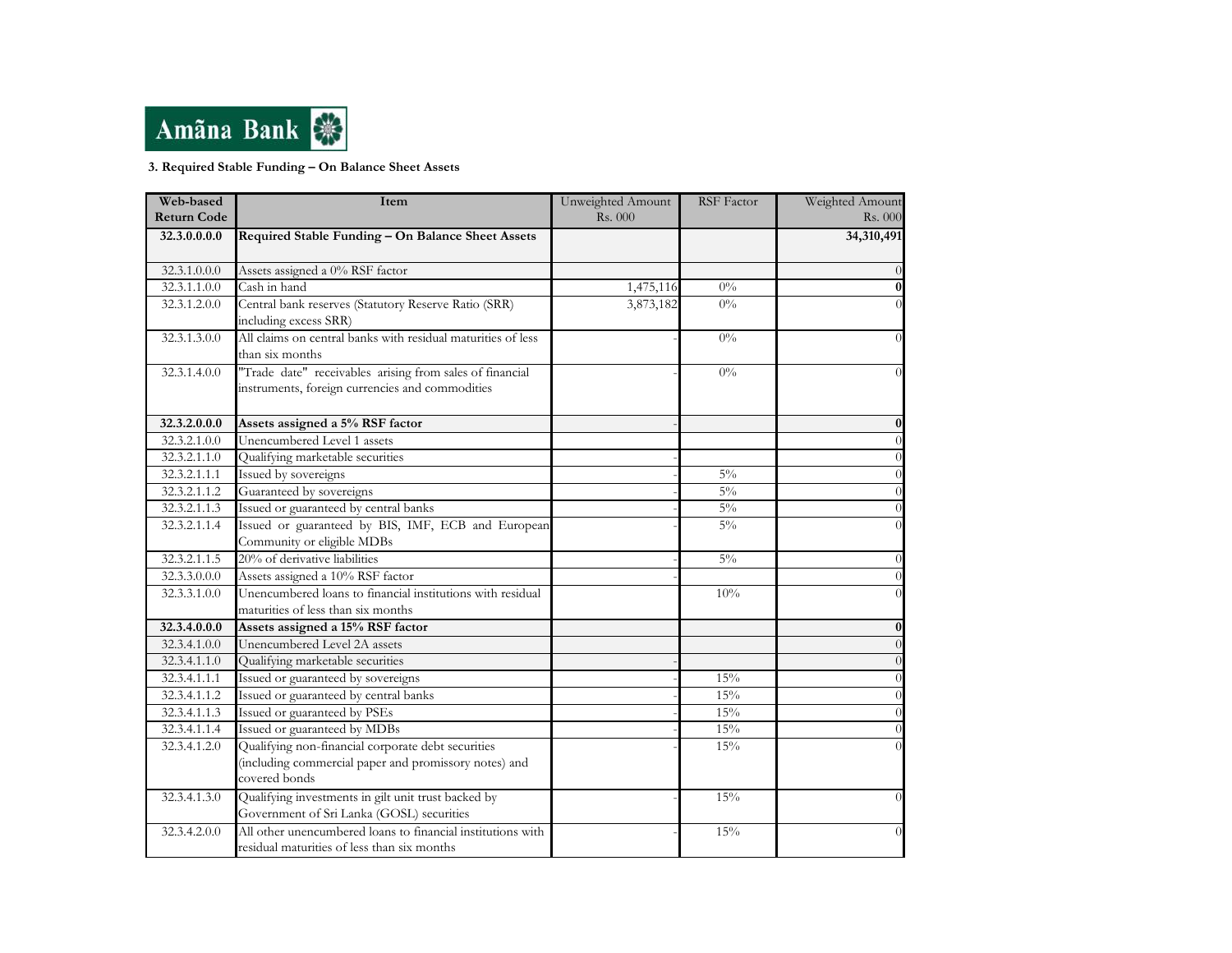

3. Required Stable Funding – On Balance Sheet Assets

| Web-based          | Item                                                                                                                                                         | Unweighted Amount | <b>RSF</b> Factor | Weighted Amount |
|--------------------|--------------------------------------------------------------------------------------------------------------------------------------------------------------|-------------------|-------------------|-----------------|
| <b>Return Code</b> |                                                                                                                                                              | Rs. 000           |                   | Rs. 000         |
| 32.3.5.0.0.0       | Assets assigned a 50% RSF factor                                                                                                                             |                   |                   | 5,685,932       |
| 32.3.5.1.0.0       | Unencumbered Level 2B assets                                                                                                                                 |                   |                   | 54,056          |
| 32.3.5.1.1.0       | Qualifying non-financial corporate debt securities                                                                                                           |                   | 50%               |                 |
|                    | (including commercial paper and promissory notes)                                                                                                            |                   |                   |                 |
| 32.3.5.1.2.0       | Qualifying non-financial common equity shares                                                                                                                | 108,112           | 50%               | 54,056          |
| 32.3.5.1.3.0       | Residential mortgage backed securities (RMBS) with a<br>credit rating of at least AA                                                                         |                   | 50%               |                 |
| 32.3.5.2.0.0       | HQLA encumbered for a period of six months or more<br>and less than one year                                                                                 |                   | 50%               | $\Omega$        |
| 32.3.5.3.0.0       | Loans to financial institutions and central banks with<br>residual maturity between six months and less than one year                                        |                   | 50%               | $\Omega$        |
| 32.3.5.4.0.0       | Deposits held at other financial institutions for operational<br>purposes                                                                                    |                   | 50%               | $\Omega$        |
| 32.3.5.5.0.0       | All other non HQLA not included in the above categories<br>with residual maturity of less than one year                                                      | 11,263,752        | 50%               | 5,631,876       |
| 32.3.6.0.0.0       | Assets assigned a 65% RSF factor                                                                                                                             |                   |                   | 1,965,680       |
| 32.3.6.1.0.0       | Qualifying unencumbered residential mortgages with a<br>residual maturity of one year or more                                                                | 2,879,301         | 65%               | 1,871,546       |
| 32.3.6.2.0.0       | Other unencumbered loans not included in the above<br>categories, excluding loans to financial institutions, with a<br>residual maturity of one year or more | 144,823           | 65%               | 94,135          |
| 32.3.7.0.0.0       | Assets assigned a 85% RSF factor                                                                                                                             |                   |                   | 23,431,098      |
| 32.3.7.1.0.0       | Cash, securities or other assets posted as initial margin for<br>derivative contracts                                                                        |                   | 85%               |                 |
| 32.3.7.2.0.0       | Other unencumbered performing loans                                                                                                                          | 27,565,998        | 85%               | 23,431,098      |
| 32.3.7.3.0.0       | Unencumbered securities that are not in default and do not<br>qualify as HQLA                                                                                |                   | 85%               |                 |
| 32.3.7.4.0.0       | Physical traded commodities, including gold                                                                                                                  |                   | 85%               |                 |
| 32.3.8.0.0.0       | Assets assigned a 100% RSF factor                                                                                                                            |                   |                   | 3,227,780       |
| 32.3.8.1.0.0       | All assets that are encumbered for a period of one year or<br>more                                                                                           |                   | 100%              |                 |
| 32.3.8.2.0.0       | NSFR derivative assets net of NSFR derivative liabilities if<br>NSFR derivative assets are greater than NSFR derivative<br>liabilities                       |                   | 100%              |                 |
| 32.3.8.3.0.0       | All other assets not included in above                                                                                                                       | 3,227,780         | 100%              | 3,227,780       |